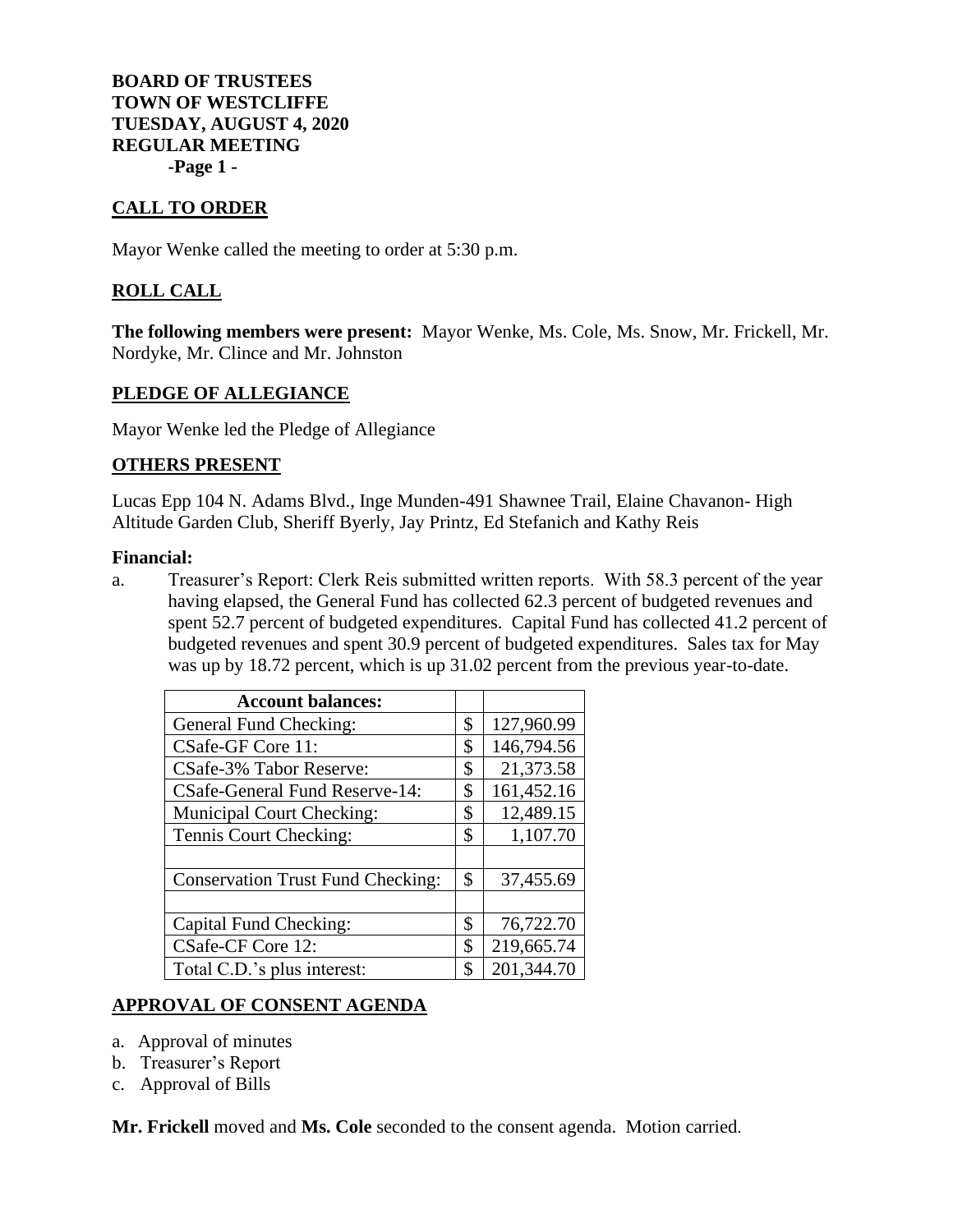**BOARD OF TRUSTEES TOWN OF WESTCLIFFE REGULAR MEETING TUESDAY, AUGUST 4, 2020 -Page 2 -**

#### **OLD BUSINESS**

None

#### **NEW BUSINESS**

## **a. Review and consideration of request to approve an MOU between the Town of Westcliffe and the High-Altitude Garden Club.**

Inge Munden with the High-Altitude Garden Club discussed with the board regarding some concerns and asked for a few additions to the MOU as follows:

The idea for the MOU is to document the projects the Garden Club does in Town. The Club has been in existence since 1996. The club doesn't have the manpower or resources to continue as actively as we did when we had seventy young members. There are now forty older members. We would like the Town to know what we do in town.

**1. The barrels:** In the past it was a small subsidy from the Garden Club. This year due to the situation the Garden Club planted the barrels at the Club's expense and made it a gift to the Town. In the future if this continues, we would like the Town to aid the merchants in the payment for the barrels. That is a bridge we would need to cross when the time comes.

**2. Jess Price Park:** We would be happy to continue the maintenance and planting. We would like the Town to continue with the maintenance such as watering, and consider providing the mulch and replace the edging around the plantings. We would like to know the mowing and watering schedule and weed control in the grass.

**3. Main Street Planters:** The club went through 2 years of planning with the Town to place them. The club is requesting the planters stay in their current locations. Movement of the planters has caused deterioration of their condition. We asked that the planters be a no parking zone, originally the planters were placed in no parking zones with the curb being painted yellow. We are asking that the curb in front of the planter on Main Street at Jess Price Park be painted.

The other concern was listed on page 5 regarding moving the planters. If they need moved, the club would like to be contacted and have the artwork protected. The question was asked as to why the planters would need to be moved. Some of the reasons they may need moved could be water line breaks or curb repair.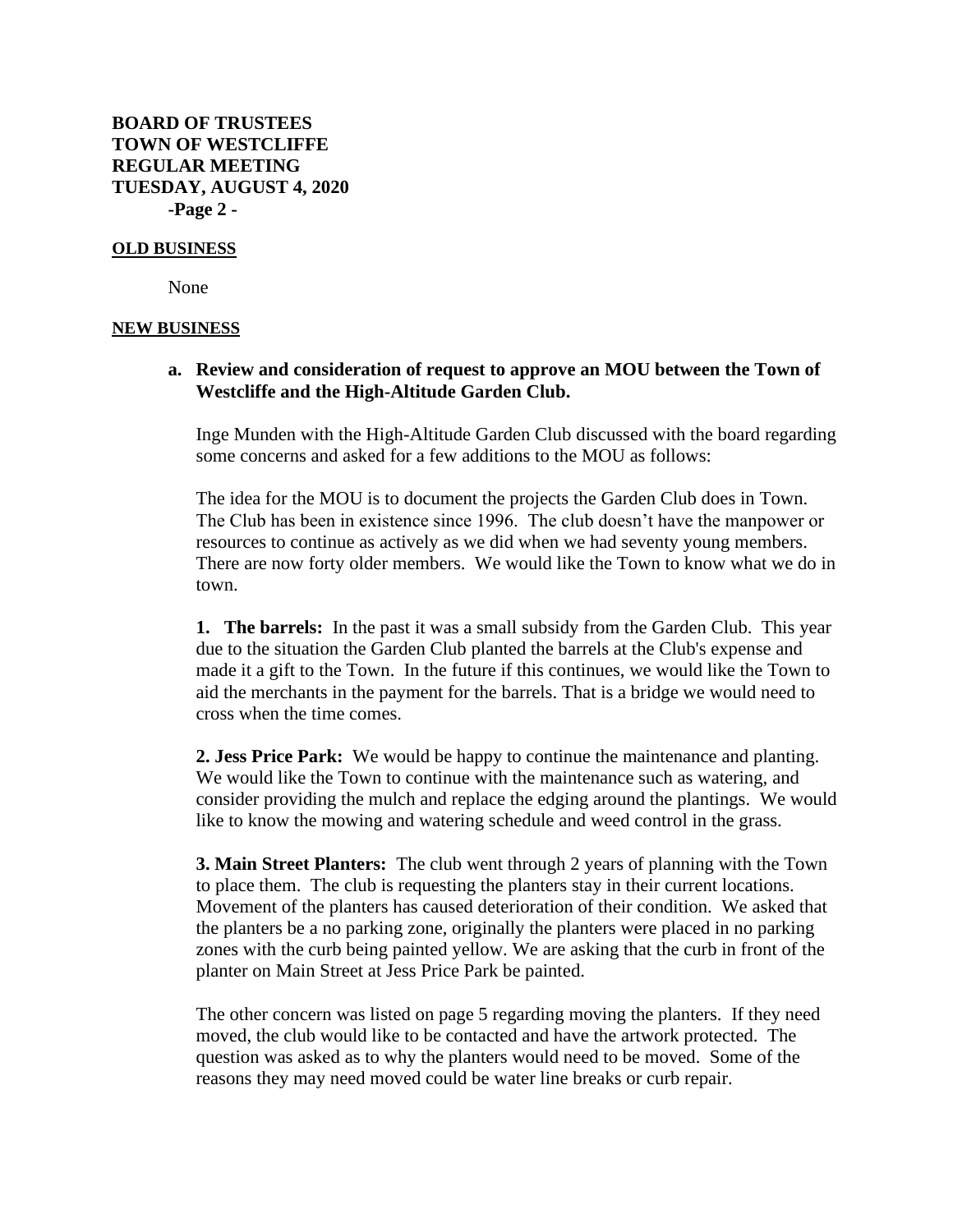#### **NEW BUSINESS CONTINUED**

A concern was that if it was an emergency repair and the Town couldn't be reached, the planters would need to be moved. The board agreed every effort will be made to contact the Garden Club. The Town has to have the right to move them if needed and if they were damaged, the Town would be responsible for the repair. Ms. Munden said they would very much appreciate it if the Town would communicate with the Club. Mayor Wenke requested that this be added to the MOU.

Mayor Wenke asked Clerk Reis where the planter on  $2<sup>nd</sup>$  and Main was originally and why was it moved. Clerk Reis stated it was originally located on the southeast side of 2<sup>nd</sup> Street and Main. It was moved to the south side of Main and 2<sup>nd</sup> during the Second Street road construction project. It was supposed to be moved back to that location.

**4. Round Wood Pavilion at Hermit Park:** In 2015 the Garden Club was asked to plant a small garden under the trees. It was our understanding that the trees had been moved 3 times. The trees had been neglected long before they came to the care of the Garden Club. Could the Town consider putting this in as part of the grant as assistance to the Garden Club? The trees need to be pruned. It would be very hard to put a garden beneath them.

She asked permission to bring an Arborist in to look at the trees at Hermit Park. The trees could use pruning to make them last longer and for aesthetics. After further discussion the board members agreed the Town should pay for this and would like a couple of estimates. The Town would need to contract with the company or person to trim the trees. Mayor Wenke and Town Manager Stefanich will meet Inge and the Arborist at the park at 10:00 Wednesday. The Mayor would also like all the Town trees looked at and a bid for those as well. The board agreed.

It was suggested to contact local companies as well. Mayor Wenke also stated that the Garden Club shouldn't be responsible for taking care of the Town trees, but appreciate their help.

**5. Sally's Garden-Memorial Park:** It receives general watering when the park is watered. Having the watering schedule would help plan for working on the garden. Is it possible to get the combo to the water spicket to allow us to water the garden?

**6. West Main Street Tree project:** Ms. Munden thanked the Town for agreeing to water the trees for an additional year. It would be helpful if those trees have a winter watering. Is it possible to water one time after Labor Day and early in the spring?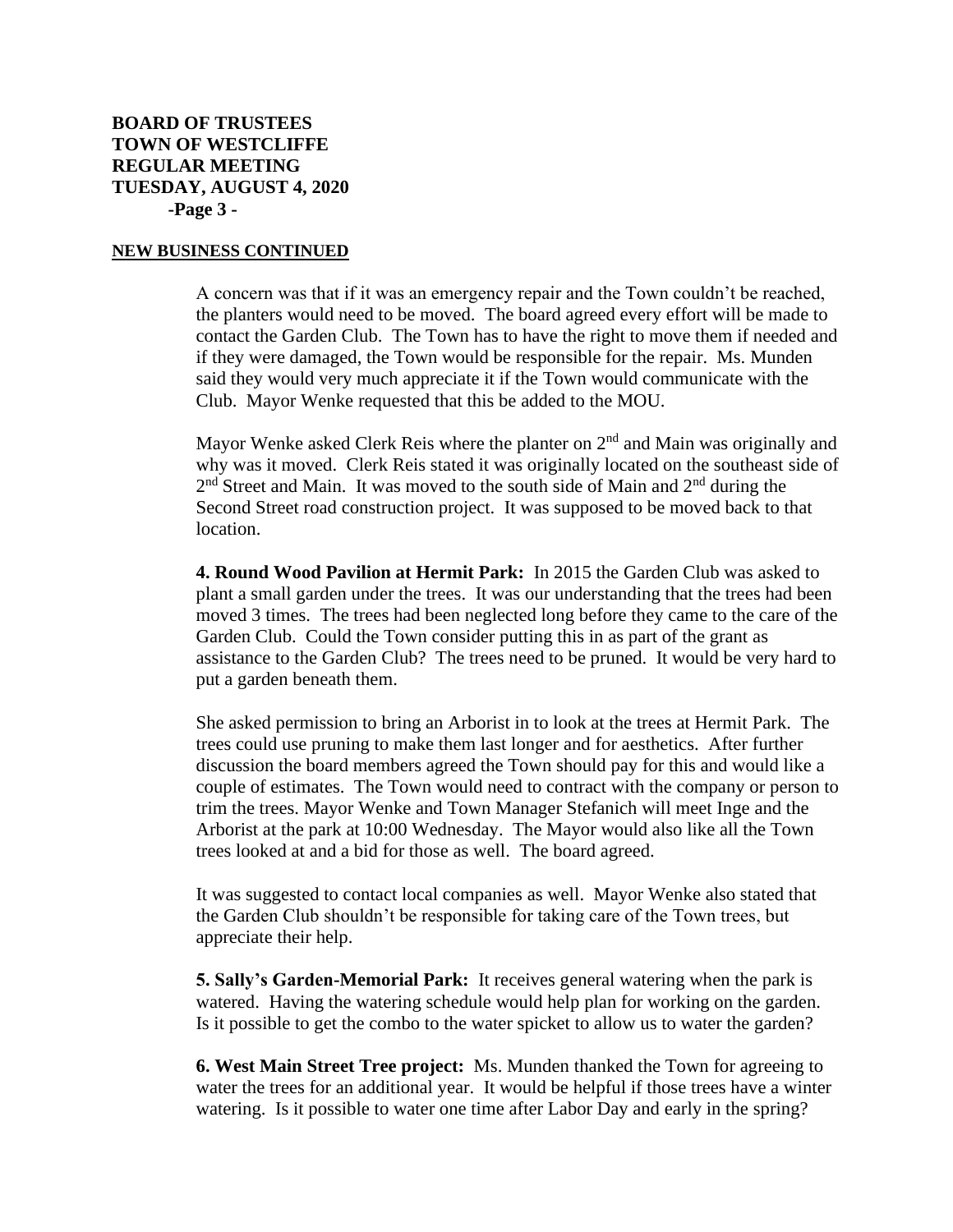#### **NEW BUSINESS CONTINUED**

Clerk Reis reported that the tank on the truck is usually taken off after the parks are winterized in mid-September and re-energized mid-May. It all depends on how the night temperature as to when this all happens. Ms. Munden also asked for this schedule.

A concern was that those tanks drain too quickly. The valve could be closed a little to allow slower watering in the fall.

Mayor Wenke suggested that the Town put a certain amount in the Town budget for the Garden Club. In the past the Garden Club didn't feel they needed it. If the Garden Club needs something in addition to maintenance, that would need to be requested through the grant cycle.

Ms. Munden thought it would be great. Would the club then only apply for a grant for a special project. The Mayor said-yes. The funds would have to be spent in Town property.

Ms. Munden also stated it would be a booking keeping issue for the club as they also do projects in the Town of Silver Cliff and at the Court House for the County. Clerk Reis suggested that the Town put a certain amount in the budget, the Garden Club could give us receipts just as the Rotary Van Service does, which I would track. Ms. Munden agreed.

Mayor Wenke asked that the Garden Club give us a figure. Ms. Munden will present this idea to the Club. She also said they would like to email a draft grant for review prior to providing eight copies and understands the grant is due by August  $31<sup>st</sup>$ . She thanked the Town for taking time to listen.

The question came up as to the damage on the planter at Third and Main, was it caused by the Town and should the Town pay for it? After discussion it was determined that the refurbishment of the planters should be applied for through the grant process.

A re-cap of the discussion: 1. The Garden Club will apply for a grant for the refurbishment of the planters. 2. Provide the board an amount needed annually for work you normally do.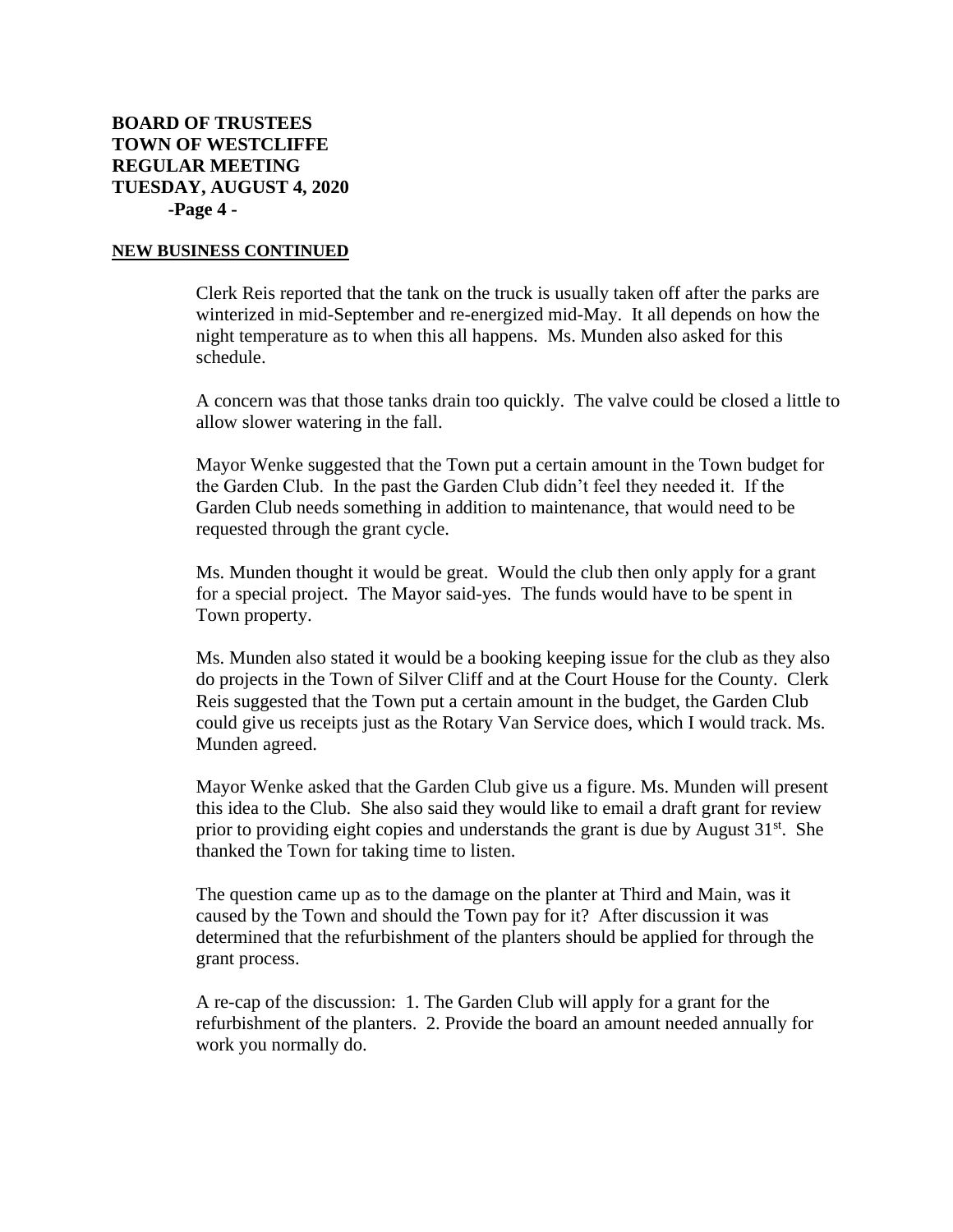## **NEW BUSINESS CONTINUED**

### **b. Sheriff Report.**

Sheriff Byerly reported that the report you received isn't even close to correct due to the current system being used. The issues have been identified as to why the data is inaccurate. It was due to the filters used. It was pulling figures from Fremont County. This is being fixed. I will have better information regarding actual numbers allowing discussion for budget time. The second report is accurate. Westcliffe in the first quarter had 903 calls for service, Criminal investigations of 89 for the first is accurate, 87 for the second quarter. He verified this himself.

Crimes are up and different crimes that we haven't seen here before due to the volume of people. The number of burglaries is up.

Sheriff Byerly also relayed that talks need to happen regarding budget. We can't keep deputies at the wages we pay. We are down 25%. It is very hard to get people to work here for \$16.00 per hour. There are only three deputies out of nineteen employees that own a house in the county. He would like to schedule a workshop with at least one commissioner and a couple board members from each town to discuss this. We need to start thinking about how to come up with funds needed within the next few years. It may be the end of August before we get accurate numbers to allow these discussions.

## **STAFF & COMMITTEE REPORTS**

## **a. Report from Town Clerk**

**Chamber of Commerce** – They will be operating through August 31<sup>st</sup> and asked if they would receive the \$250.00 Visitor Center support funds. The Board of Trustees agreed that it should be paid.

**Roth Lot** – Watson Land called asking if the Town would be interested in purchasing the lot at Main and Adams for \$120,000. The Town currently leases the lot. After discussing the importance of commercial lots available, the Board of Trustees agreed it would not be in the best interest of the community to purchase it.

**Clean up day** – Silver Cliff will be doing their town cleanup day September  $19<sup>th</sup>$ . They will be doing it a little differently, trash trucks will be parked by the Silver Cliff town shop, citizens will take items to that location for disposal. They are making arrangements for those that can't take the items there. Do we want to do it the same